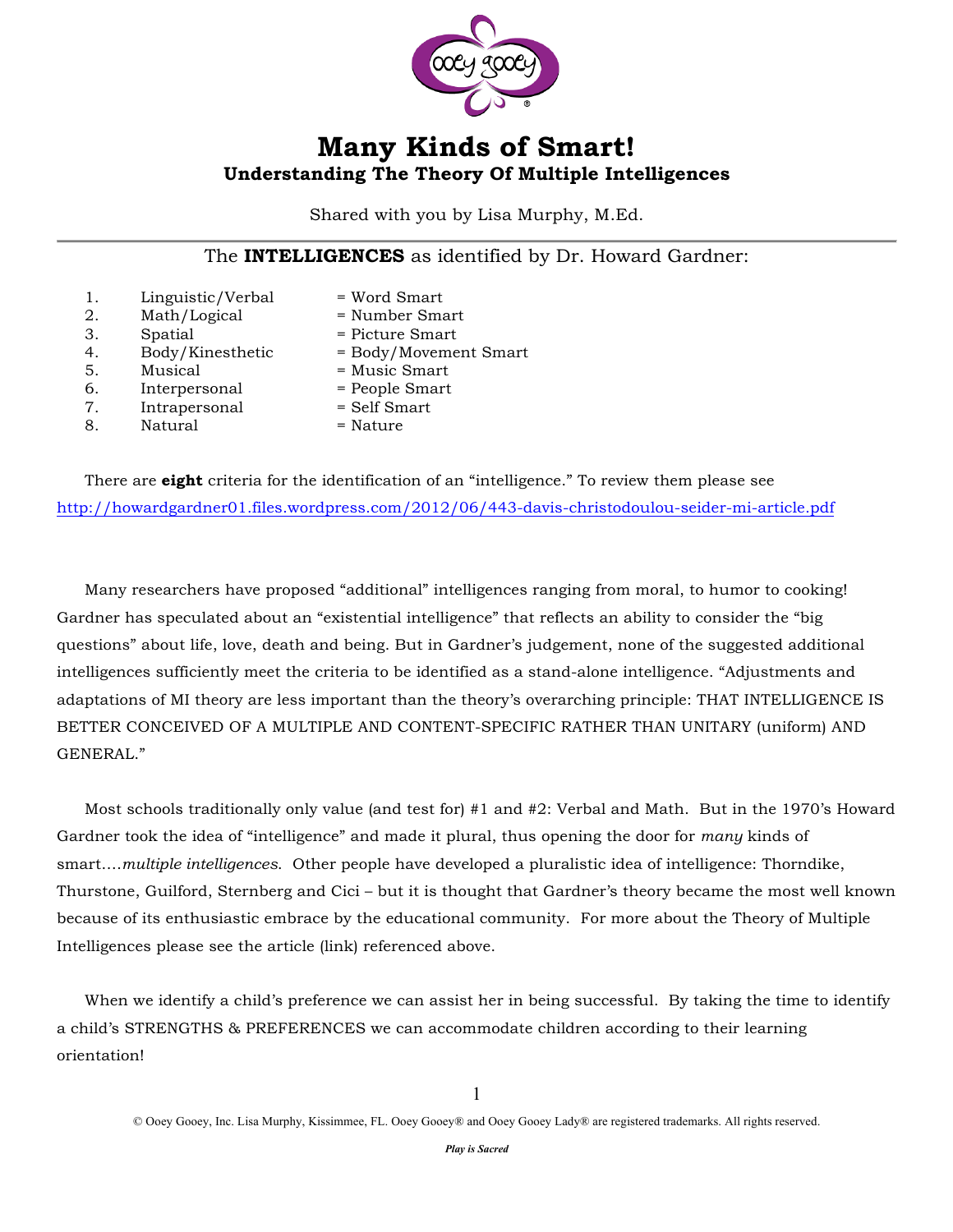### **THE LAW OF THIRDS**

**1/3 1/3 1/3**

### **The concept of the Law of Thirds will guide our discussion today as Lisa shares with you some comfort zone stretchers so that at the end of the each day you can ask yourself the big question:**

### *Have I done everything in my power today for ALL of the kids in this space, or just the kids that I LIKE?*

I have come to a frightening conclusion. I am the decisive element in the classroom. It is my personal approach that creates the climate. It is my daily mood that makes the weather. As a teacher I possess tremendous power to make a child's life miserable or joyous. I can be a tool of torture or an instrument of inspiration. I can humiliate or humor, hurt or heal. In all situations it is my response that decides whether a crisis will be escalated or de-escalated… and a child humanized, or de-humanized.

– Dr. Haim Ginott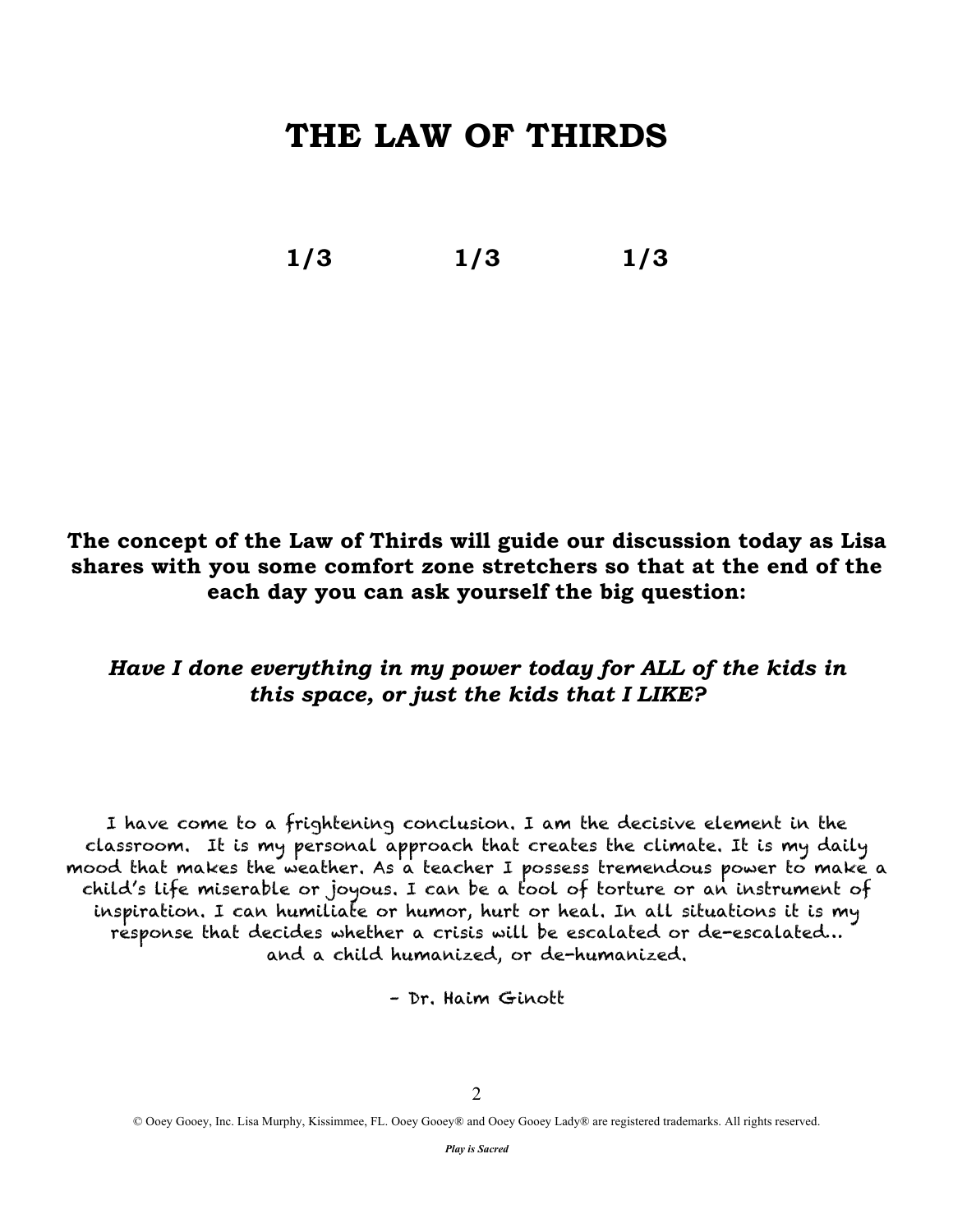### **LINGUISTIC INTELLIGENCE = Word Smart**



**FROM GARDNER:** There is an ability to analyze information and create products involving oral and written language such as speeches, books and memos.

**WHO THEY ARE:** Children who demonstrate strength in the language arts: speaking, writing, reading, and listening. These students have always been successful in traditional classrooms because their intelligence lends itself to traditional teaching.

**HOW THEY CAN SHOW COMPETENCE AT SCHOOL:** Written reports, oral reports, poetry, essays, plays, written dialogues.

**POTENTIAL OCCUPATIONS:** Orator, politician, car salesman, disc jockey, actor, comedian, teacher, presidents of boards and associations.

**HOW WE ALL USE THIS INTELLIGENCE IN EVERYDAY LIFE:** Reading, writing, emailing, taking phone messages, newspaper, work related memos, reports, and traffic signs.

#### **YOUR NOTES:**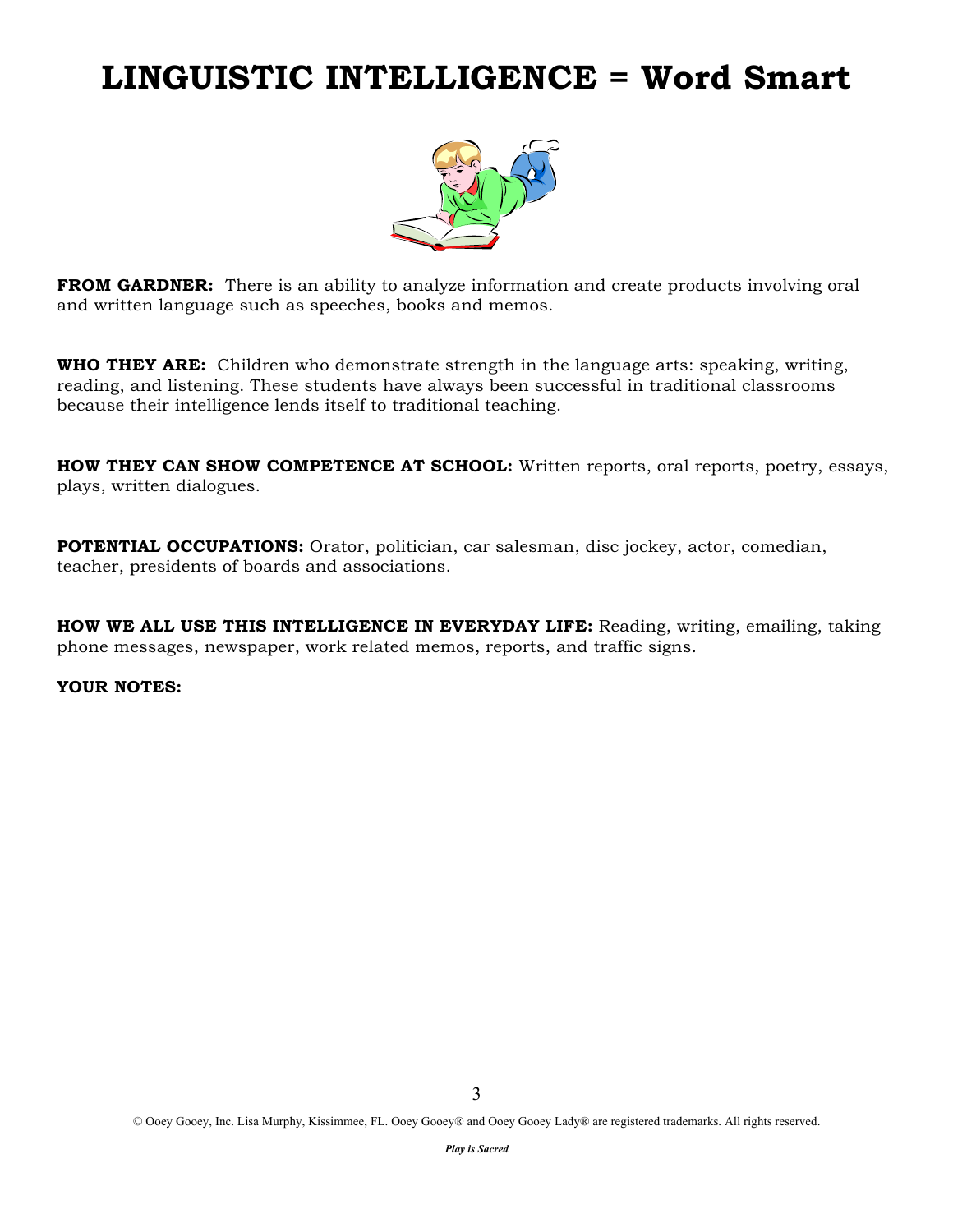# **LOGICAL/MATHEMATICAL INTELLIGENCE = Number Smart**



**FROM GARDNER:** There is an ability to develop equations and proofs, make calculations and solve abstract problems.

**WHO THEY ARE:** Children who display an aptitude for numbers, reasoning and problem solving. This is the other half of the children who typically do well in traditional classrooms where teaching is logically sequenced and students are asked to conform.

**HOW THEY CAN SHOW COMPETENCE AT SCHOOL:** Conducting experiments, creating statistical charts, Venn Diagrams, computer programs.

**POTENTIAL OCCUPATIONS:** Scientist, accountant, computer programmer, mathematician.

**HOW WE ALL USE THIS INTELLIGENCE IN EVERYDAY LIFE:** Balancing our checkbook, computing sales, understanding newspaper reports about genetic research.

### **YOUR NOTES:**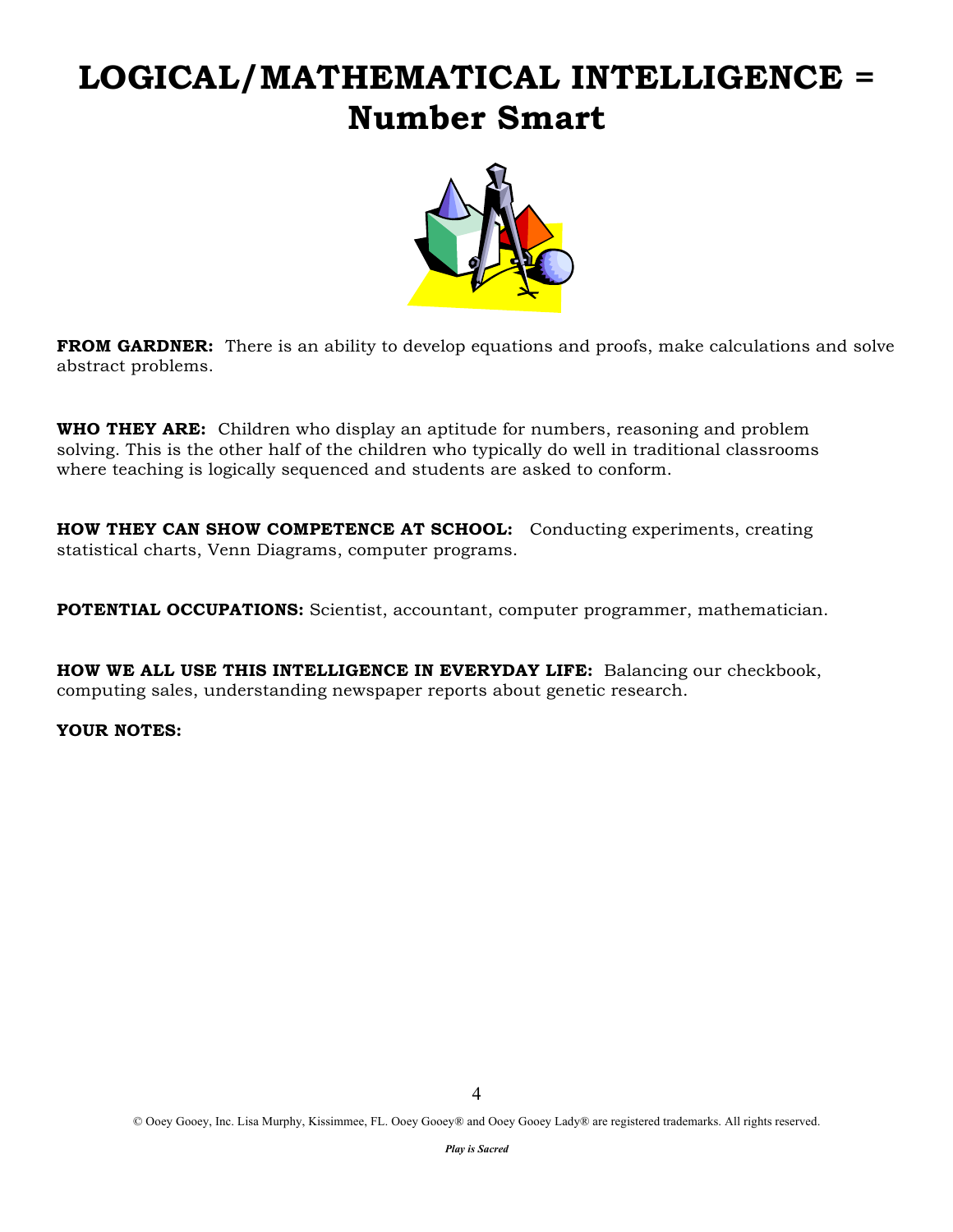# **SPATIAL INTELLIGENCE = Picture Smart**



**FROM GARDNER:** There is an ability to recognize and manipulate large-scale and fine-grained spatial images.

**WHO THEY ARE:** Children who learn best visually and organizing things spatially. They like to see what you are talking about in order to understand. They enjoy charts, graphs, maps, tables, illustrations, art, puzzles, and costumes - anything eye catching.

**HOW THEY CAN SHOW COMPETENCE AT SCHOOL:** Drawings, photo essays, murals, sketches/diagrams, mind maps (emergent), videotapes.

**POTENTIAL OCCUPATIONS:** Artists, designer, landscaper, inventor, air traffic controller, interior decorators, architect, construction engineer, city planners.

**HOW WE ALL USE THIS INTELLIGENCE IN EVERYDAY LIFE:** Planting flowers, arranging furniture after a move, appreciating art at museum, reading office flow chart.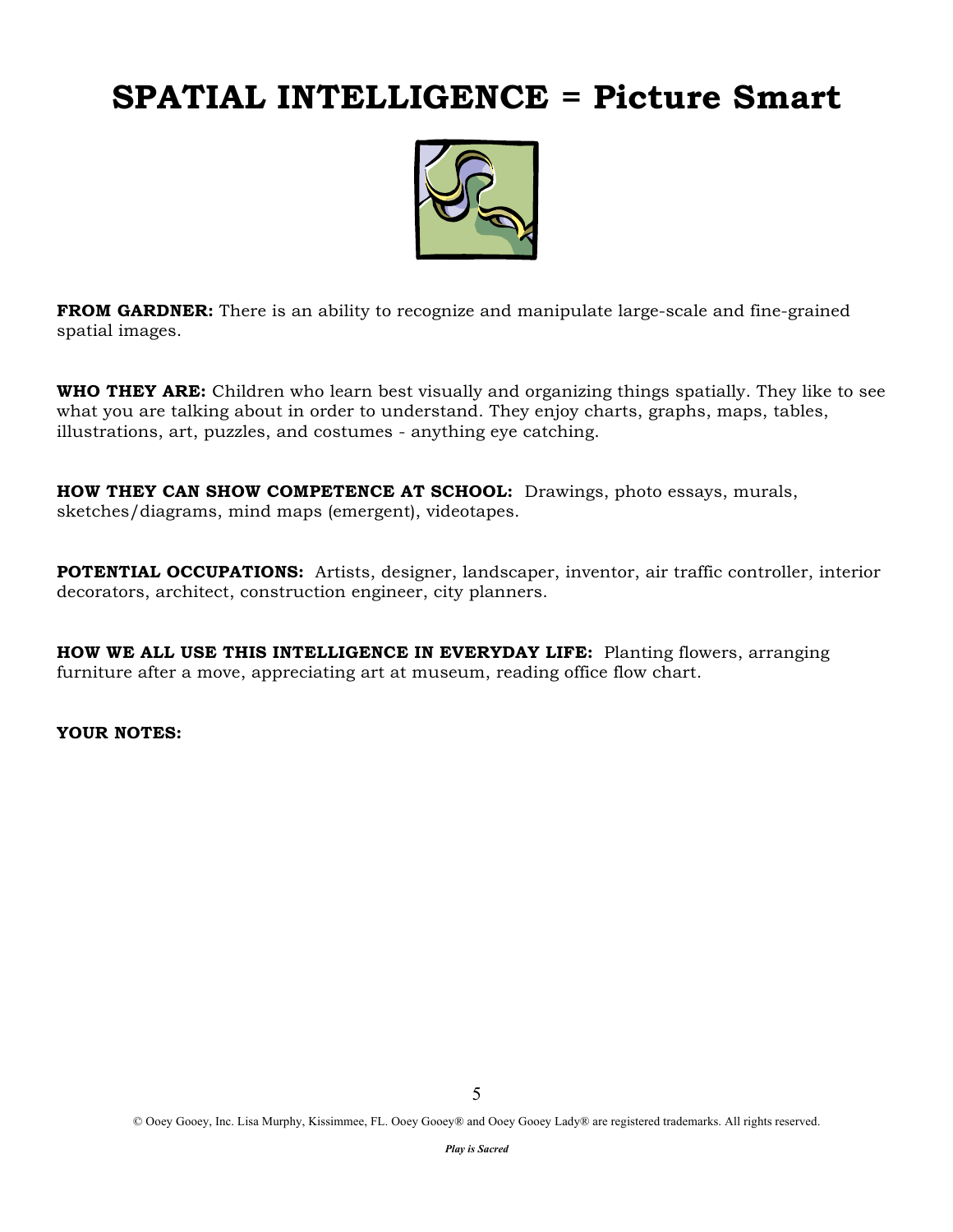# **KINESTHETIC INTELLIGENCE = Body Smart**



**FROM GARDNER:** There is an ability to use one's own body to create products or solve problems.

**WHO THEY ARE:** Children who experience learning best through activity: games, movement, hands-on tasks, and building. These children were often labeled "overly active" in traditional classrooms where they are told to sit and be still!

**HOW THEY CAN SHOW COMPETENCE AT SCHOOL:** Role-playing, drama, dancing, hands-on demonstrations, 3-D projects, live action exhibits.

**POTENTIAL OCCUPATIONS:** Fine motor emphasis: construction workers, mechanics, plumbers, repair people, also the large motor "body thinkers" dancers, actors, gymnasts, athletes.

**HOW WE ALL USE THIS INTELLIGENCE IN EVERYDAY LIFE:** Opening jar of mayo, working under the hood, roller-skating, sewing, knitting, yoga, swimming & other sporting events.

#### **YOUR NOTES:**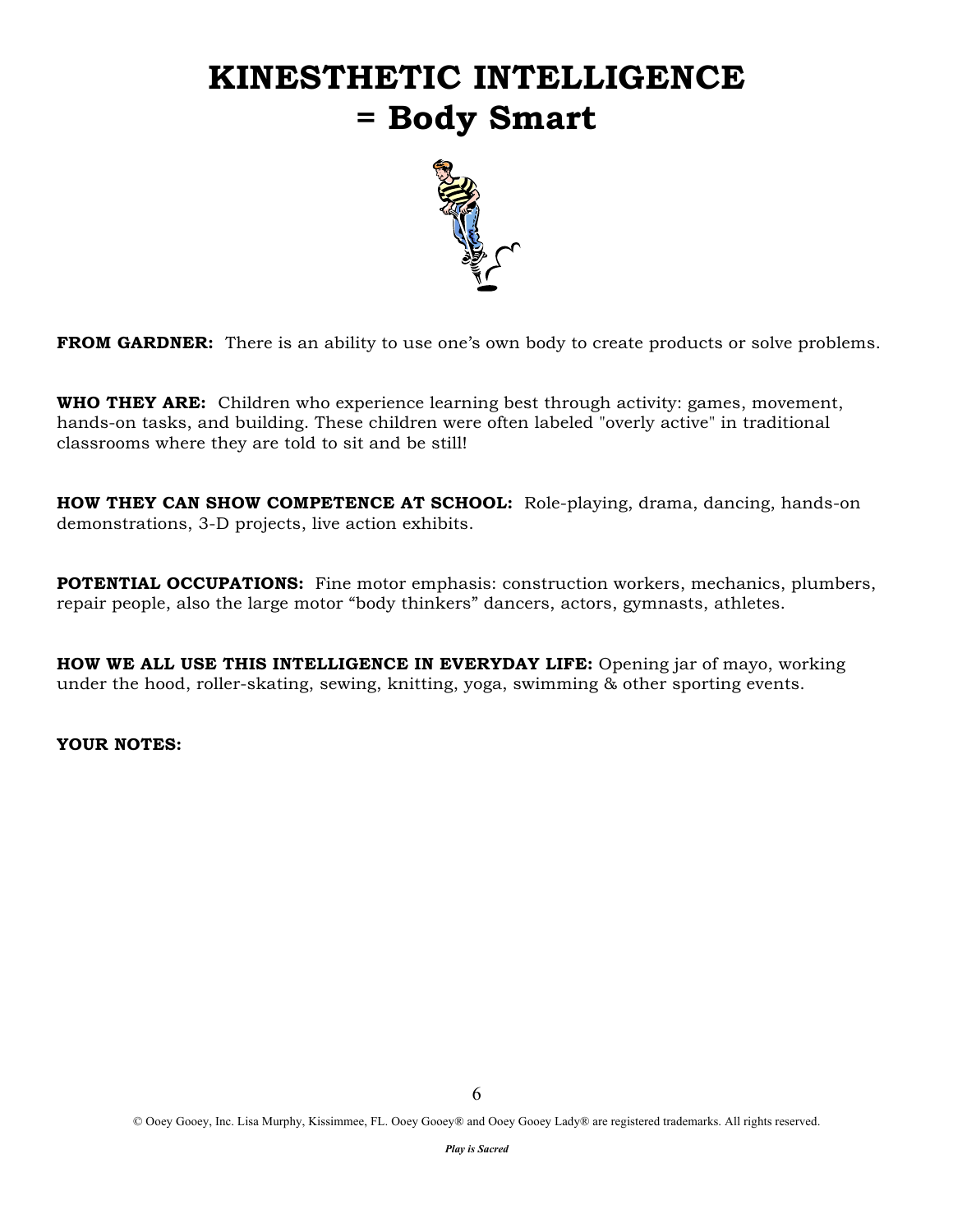### **MUSICAL INTELLIGENCE = Music Smart**



**FROM GARDNER:** There is an ability to produce, remember, and make meaning of different patterns of sound.

**WHO THEY ARE:** Children who learn well through songs, patterns, rhythms, instruments and musical expression. It is easy to overlook children with this intelligence in traditional education.

**HOW THEY CAN SHOW COMPETENCE AT SCHOOL:** Raps, chants, musicals, sound effects, musical conceptualizations of understanding, for example: showing understanding of a character in a novel via musical composition or percussion instruments, etc.

**POTENTIAL OCCUPATIONS:** This is often associated with entertainment, but many careers require some degree of this intelligence: disc jockey, sound engineers, piano tuner, electronics salespeople, musical therapists.

**HOW WE ALL USE THIS INTELLIGENCE IN EVERYDAY LIFE:** Sing in choir, play instruments, listening to music.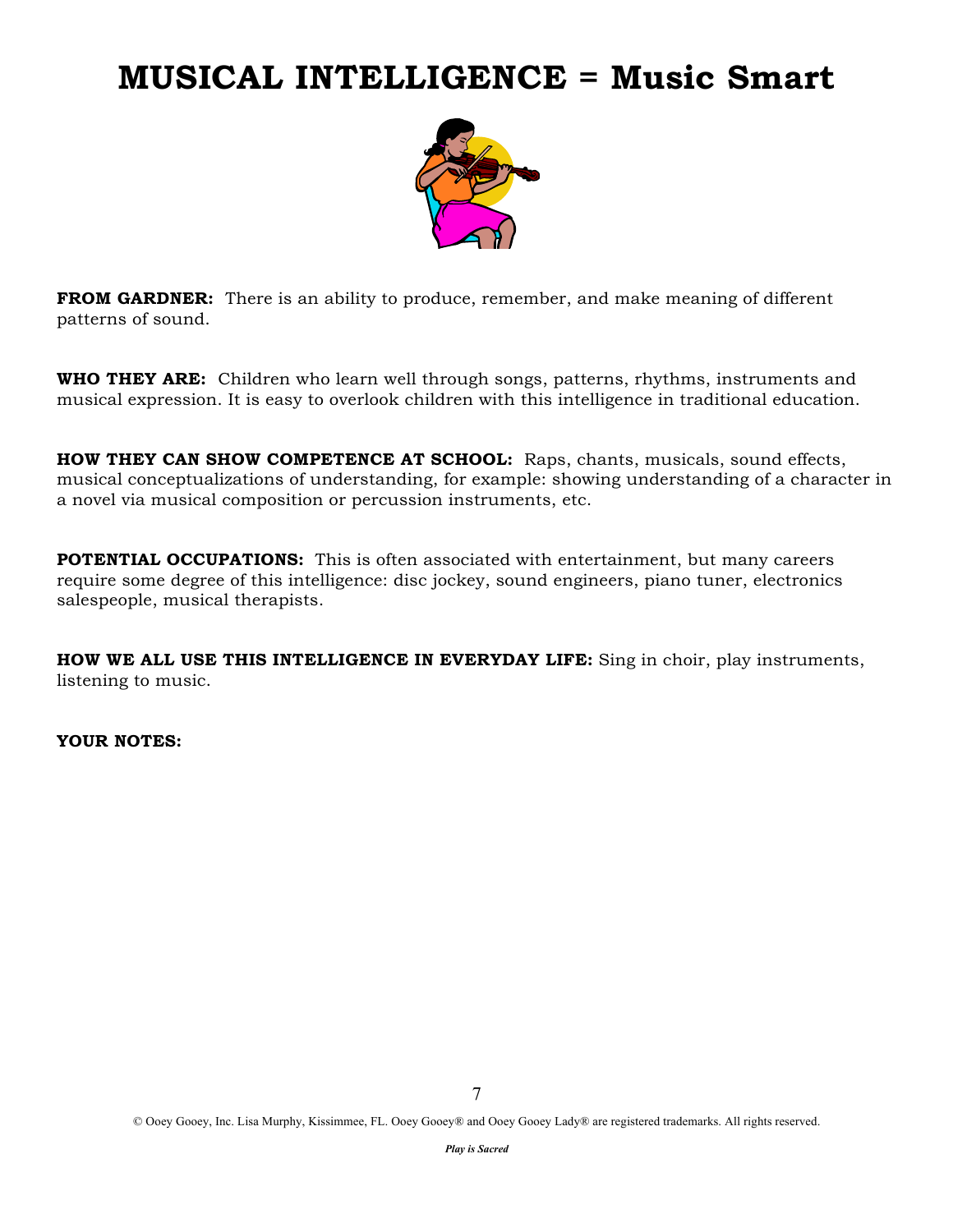# **INTERPERSONAL INTELLIGENCE = People Smart**



**FROM GARDNER:** There is an ability to recognize and understand other people's moods, desires, motivations and intentions.

**WHO THEY ARE:** Children who are noticeably people oriented and outgoing, and do their learning cooperatively in groups or with a partner. These children may have typically been identified as "talkative" or " too concerned about being social" in a traditional setting.

**HOW THEY CAN SHOW COMPETENCE AT SCHOOL:** Group discussion, peer teaching, explaining to someone else, debates, group simulations, interviews.

**POTENTIAL OCCUPATIONS:** Counselor, CEO, social directors, personnel directors, Human Resource Agents, party planner, caterers, mediators, Customer Service, community organizers.

**HOW WE ALL USE THIS INTELLIGENCE IN EVERYDAY LIFE:** It could probably be said that the ability to deal with others is possibly more important than any of the other intelligences.

#### **YOUR NOTES:**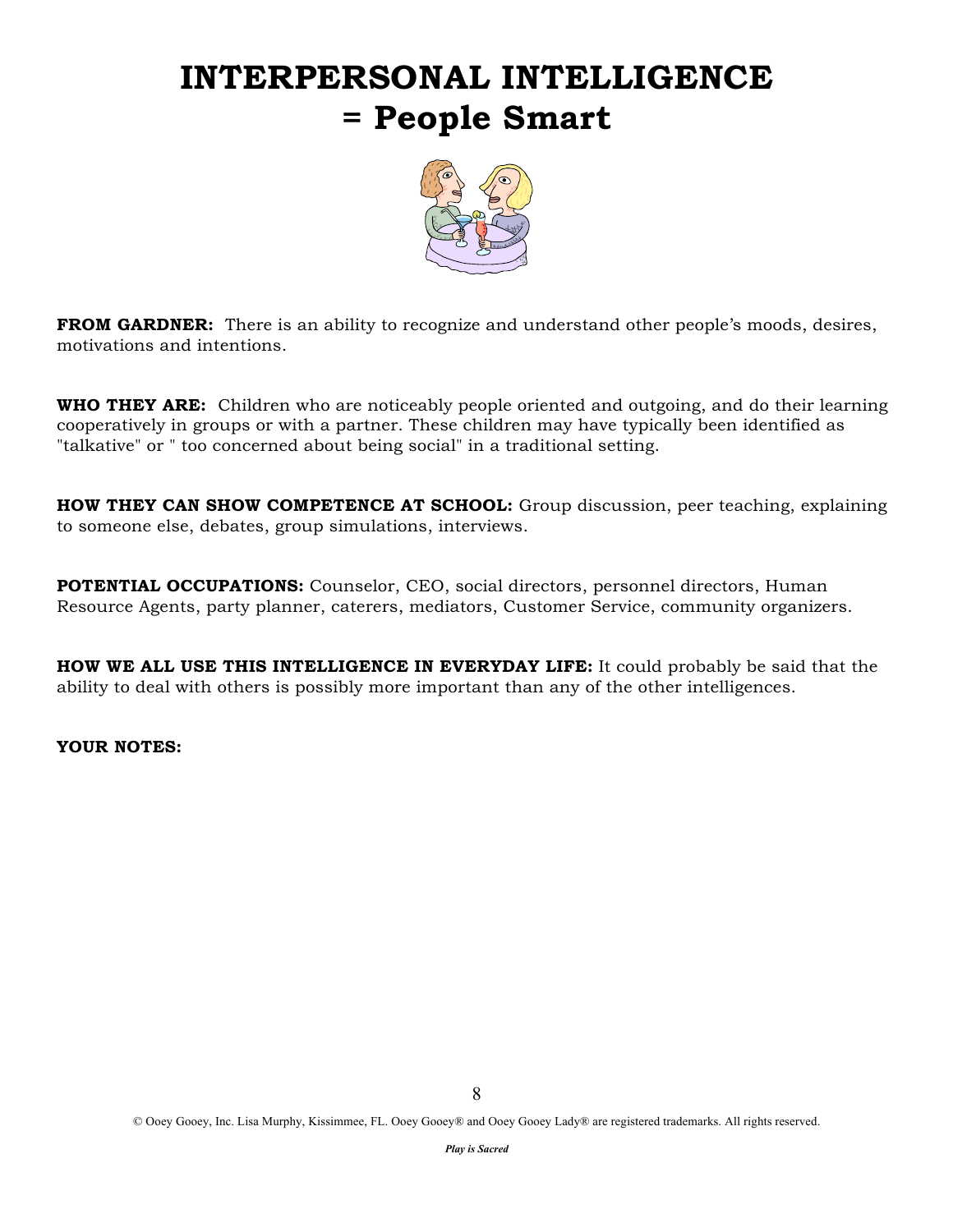## **INTRAPERSONAL INTELLIGENCE = Self Smart**



**FROM GARDNER:** There is an ability to recognize and understand his or her OWN moods, desires, motivations and intentions.

**WHO THEY ARE:** Children who are especially in touch with their own feelings, values and ideas. They may tend to be more reserved, but they are actually quite intuitive about what they learn and how it relates to them.

**HOW THEY CAN SHOW COMPETENCE AT SCHOOL:** Journaling, self paced documentation, scrapbooks, independent projects.

**POTENTIAL OCCUPATIONS:** Counselor, Therapists, entrepreneurs, self-made successes, change careers and often enter new fields, Spiritual work.

**HOW WE ALL USE THIS INTELLIGENCE IN EVERYDAY LIFE:** Setting goals, dreams, selfawareness, self-analysis.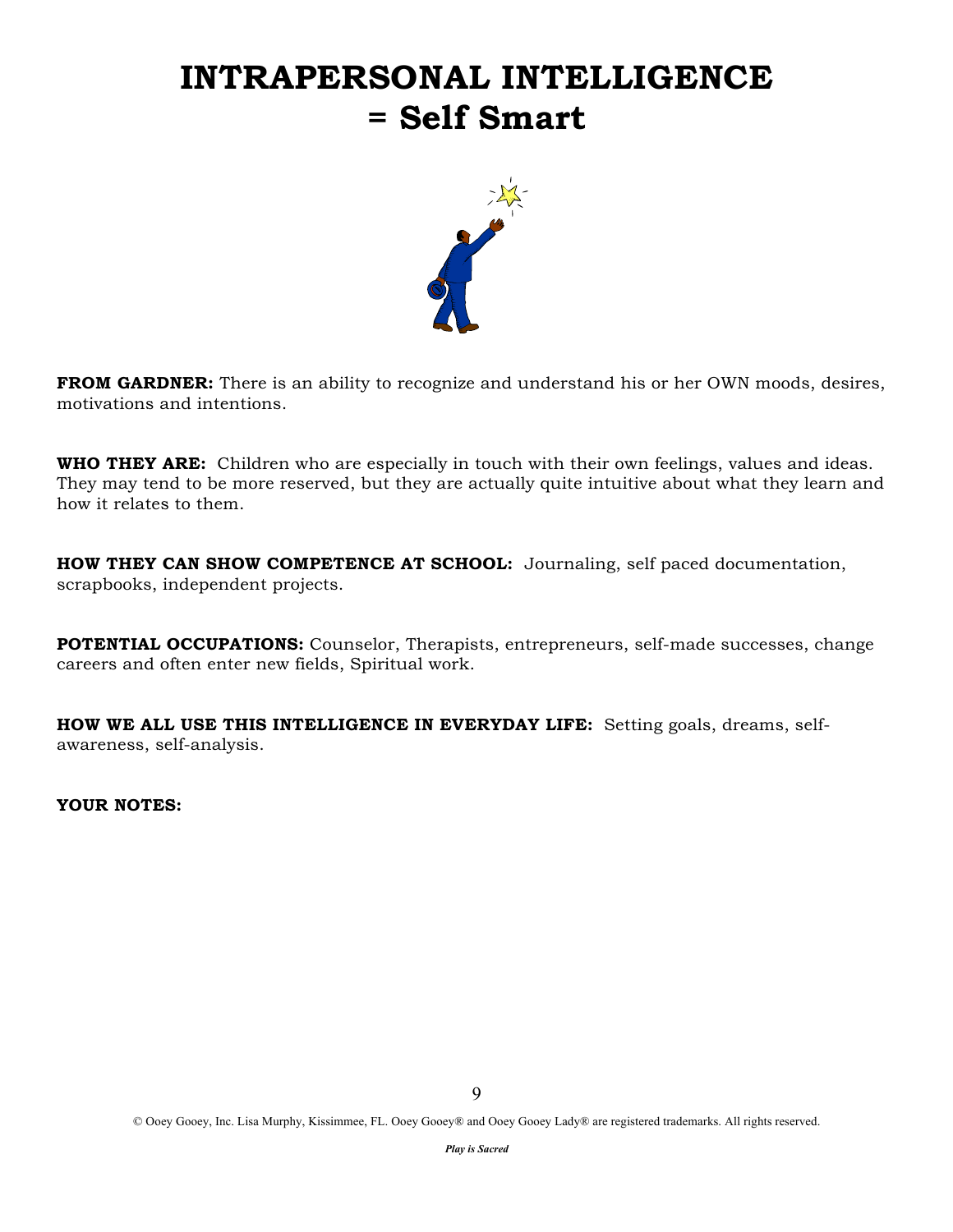# **NATURALISTIC INTELLIGENCE = Nature Smart**



**FROM GARDNER:** There is an ability to identify and distinguish among different types of plants, animals, and weather formations that are found in the natural world.

**WHO THEY ARE**: Children who love the outdoors, animals, field trips. More than this, though, these students love to pick up on subtle differences in meanings. The traditional classroom has not been accommodating to these children.

**HOW THEY CAN SHOW COMPETENCE AT SCHOOL:** Ecology projects, using plant and animals (or pictures of them) when doing work, for example: 2 daisies  $+2$  pansies  $= 4$  flowers, fieldwork, nature studies, applying the lessons to the natural world.

**POTENTIAL OCCUPATIONS:** Biologist, forest ranger, vet, farmer.

**HOW WE ALL USE THIS INTELLIGENCE IN EVERYDAY LIFE:** planning camping trip, creating small garden, potting a plant, feeding the birds in yard.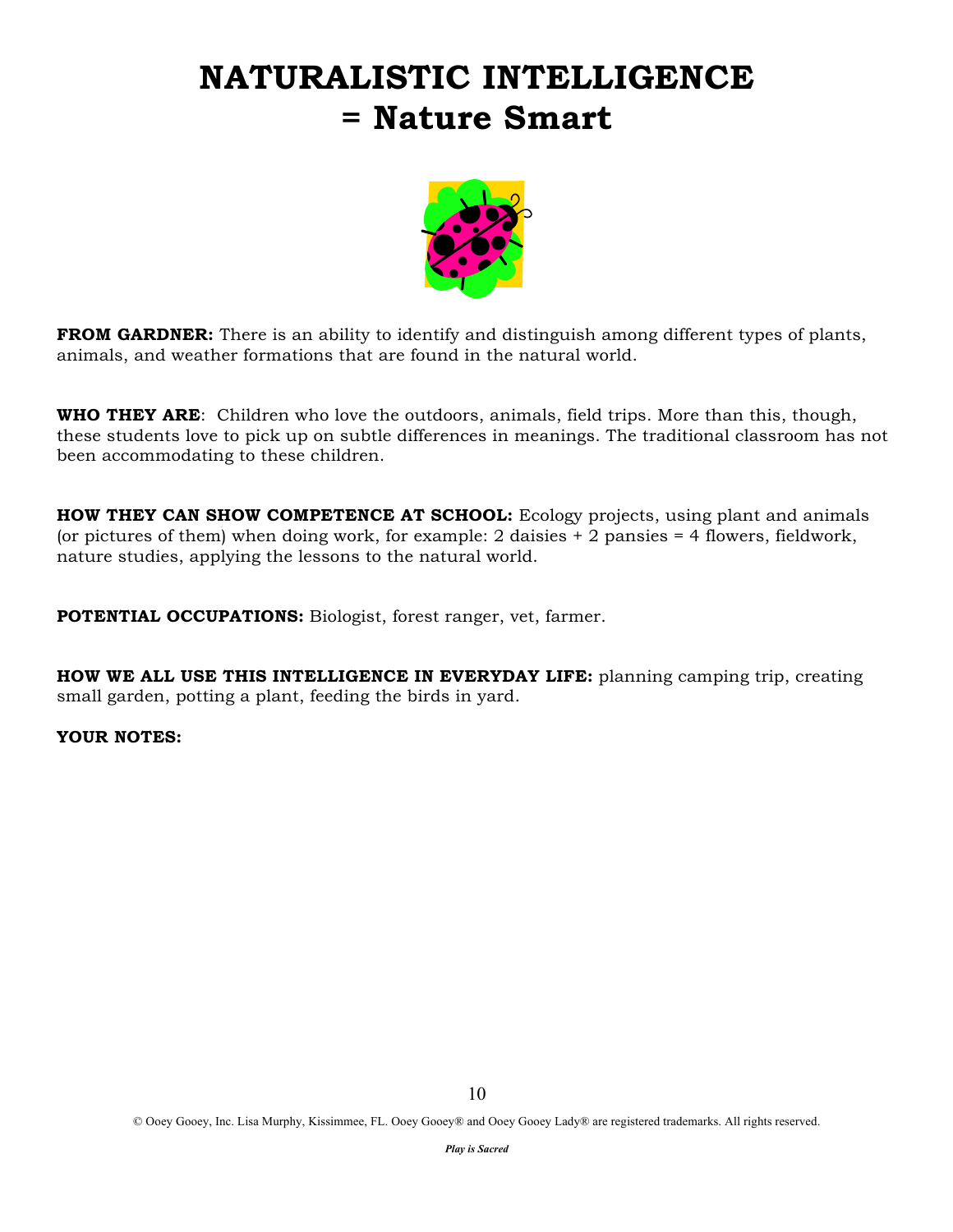### **EIGHT WAYS TO LEARN ANYTHING:**

### **Tapping into your child's (and your own) MI preferences can make the difference between frustration and fulfillment when learning something new. Here are several ways to approach material using the MI theory:**

#### **LINGUISTIC:**

Read about it Write about it Talk about it Tell it in a story Create a poem about it Write a speech explaining it

### **LOGICAL-MATHEMATICAL:**

Quantify it Think logically about it Conceptualize it Count it Graph it Map it

### **SPATIAL:**

See it Draw it Visualize it Color it Chart it Sculpt it Build it

### **BODILY-KINESTHETIC:**

Build it Act it out Touch it Dance it

Take it apart Look inside it

### **MUSICAL:**

Sing it Listen to it Chant it Put on background music while thinking about it Find music that illustrates it

#### **INTERPERSONAL:**

Teach it to someone else Collaborate with others on it Interact with others in respect to it Study it with a group Ask what others think about it

### **INTRAPERSONAL:**

Connect it to your personal life, feeling or memories Journal about it Think about it Wonder how it affects you

### **NATURALIST:**

Connect to it to the natural world in someway

For more information about the Multiple Intelligences Theory check out Howard Gardner's *Frames of Mind*, and two books by Thomas Armstrong: *In Their Own Way* and *7 Kinds of Smart* as well as the article that was referenced earlier: http://howardgardner01.files.wordpress.com/2012/06/443-davis-christodoulou-seider-miarticle.pdf